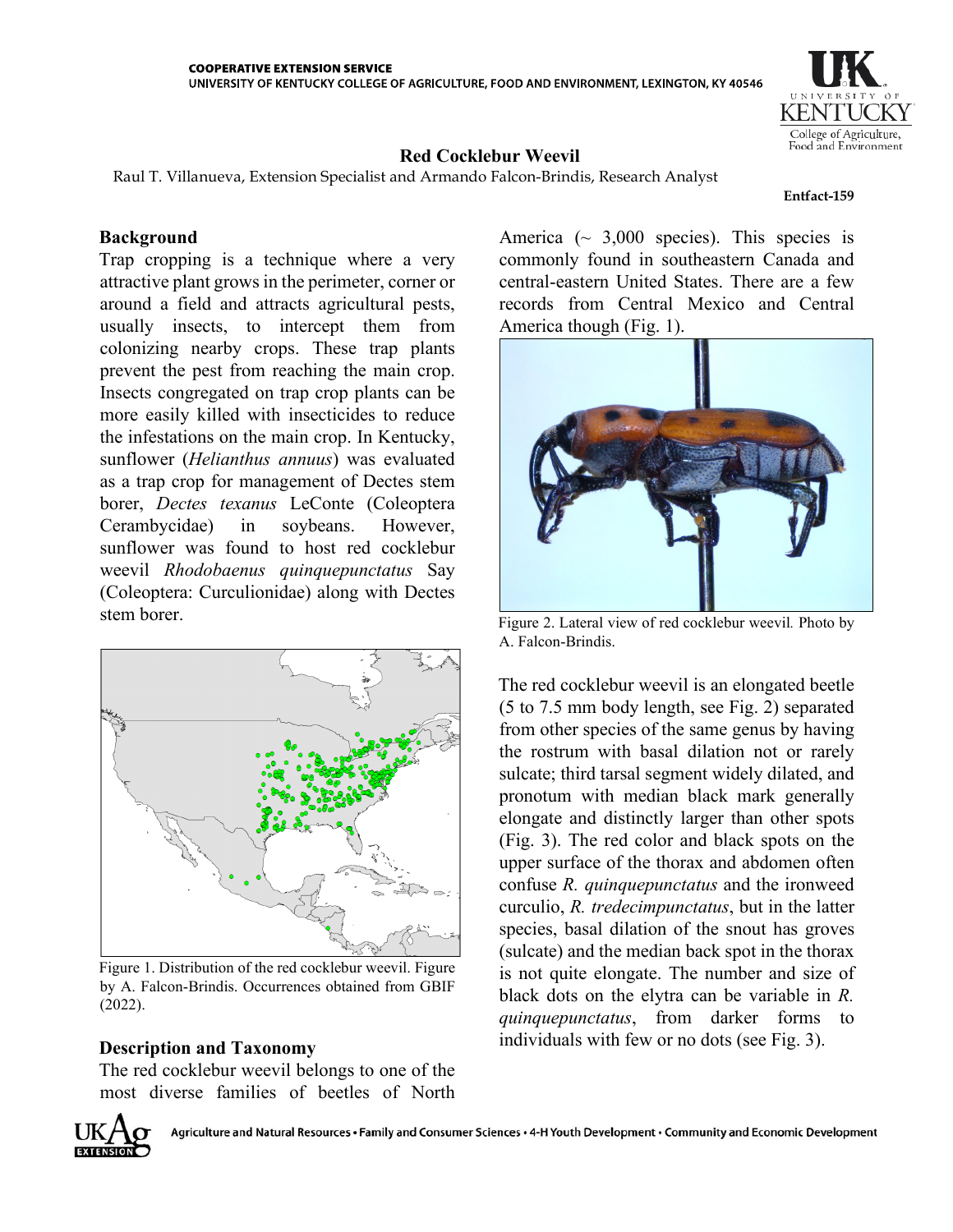### **Host Plants and Damage**

The three species of *Rhodobaenus* occurring in the United States (*R. quinquepunctatus*, *R. pustulosus*, and *R. tredecimpunctatus*) are not economically important but often seen in field crops. They do not generally attack useful plants in agriculture. Red cocklebur weevil seems to feed primarily on Asteraceae species. including sunflowers, ragweed, thistle, cocklebur, joe-pye weed, ironweed, and rosinweed. In western Kentucky, larvae can infest up to 95% of certain cultivated sunflower varieties. When infested, the host plant is apparently healthy from the outside as red cocklebur weevil feeds exclusively on the pith (see Figs. 4-5).



Figure 3. Adult red cocklebur weevil emerging from sunflower. Common elytral (hardened forewings pattern is displayed in the upper left (modified from Vaurie, 1981). Notice the large diamond shape black spot in the mid area of thorax. Photo by A. Falcon-Brindis.

## **Biology and ecology**

The life history of red cocklebur weevil remains unknown, but it has been suggested that the biology may be similar to the ironweed curculio as both species are found in central and eastern states in the USA. After the overwintering period, adults emerge in early to mid-summer, depending on the location. In Kentucky, adults were observed since mid-May in sunflower. Adults feed on stems and petioles, with feeding sites usually turn black and become distorted. In ironweed, most eggs are deposited in the upper portion of young stems. The egg cavity is

shallow and longer than wide. After hatching, the larva bores up into the center of the stem for a short distance, and then, it bores down as it feeds on stem and root tissues. Infested stems usually contain small openings full of debris, which is quite likely that the larva makes them to get rid of frass. There is usually one larva per host but in western Kentucky, we have found sunflower plants with two to three larvae (Fig. 4) and many exit holes that may indicate higher larval presence. Fully developed larvae can be found in early-August. Larvae are subcylindrical,  $\sim$  11 mm long, creamy white, head reddish brown. The pupal chamber is located at the bottom of the main stem and can be recognized by packed debris surrounding the chamber. During late August or early September, adults chew their way out of the plant (Fig. 5). Some adults can still be found within the stem in mid-October.



Figure 4. Larvae of red cocklebur weevil found in sunflower. Notice the damaged tissue along the pith. Photo by A. Falcon-Brindis.

## **Further Readings**

Anderson, R. S. 2002. Chapter 131. Curculionidae [pp. 722–815]. In: American Beetles Polyphaga: Scarabaeioidea through Curculionoidea, Volume 2 (R. H. Arnett, Jr., M. C. Thomas, P. E. Skelley, and J. H. Frank, editors). CRC Press, Boca Raton, FL. 861 pp.

Michaud, J. P., Jawwad A. Qureshi, and Angela K. Grant. Sunflowers as a trap crop for reducing soybean losses to the stalk borer *Dectes texanus* (Coleoptera: Cerambycidae). Pest Management Science: formerly Pesticide Science 63.9 (2007): 903-909.